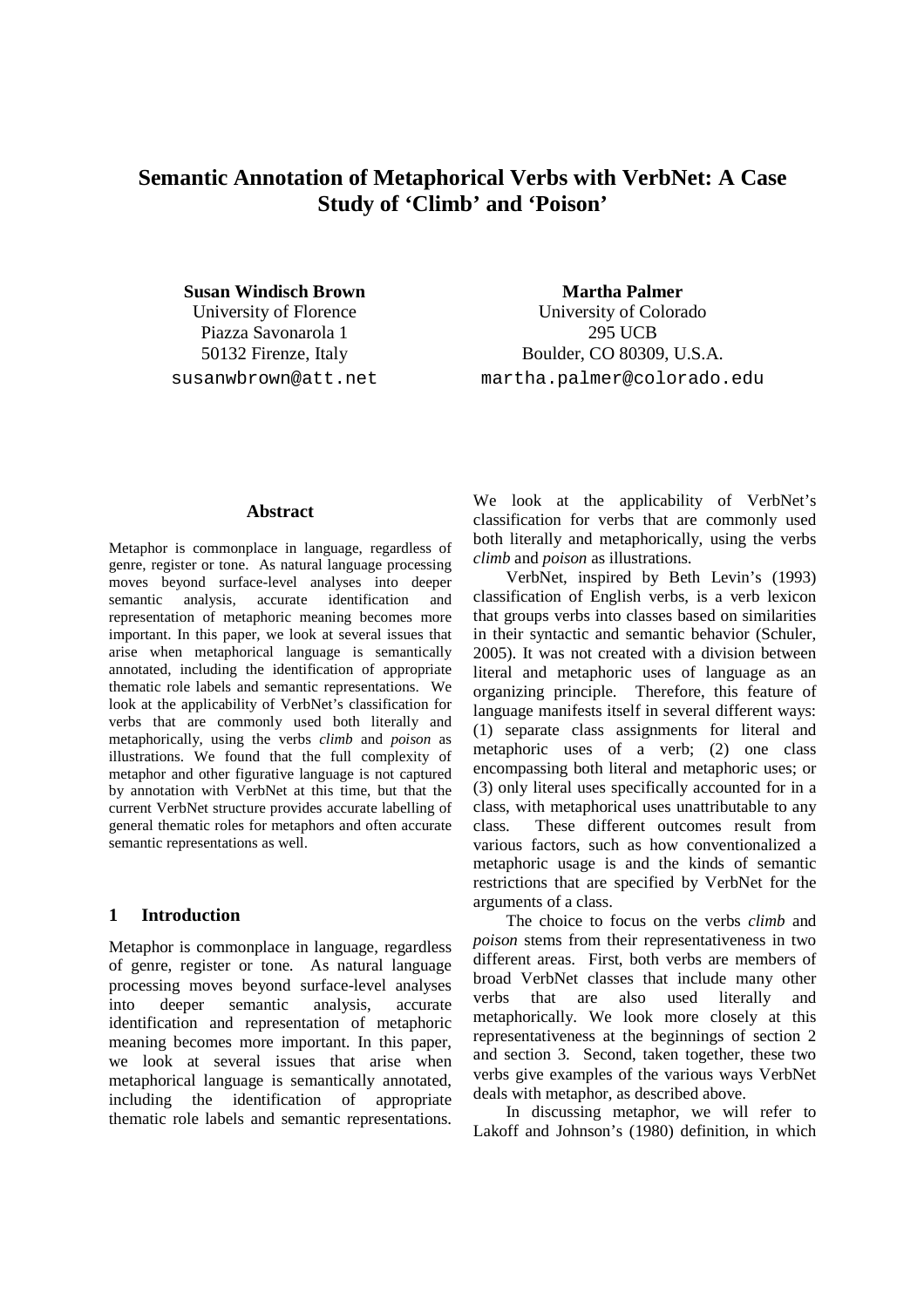one conceptual domain (the source) maps to another domain (the target). Generally the source domain is a concrete, everyday domain that is used to elucidate a more abstract domain, the target.

# **2** *Climb*

This verb is currently a member of four VerbNet classes: *calibratable\_cos-45.6; escape-51.1; run-51.3.2* and *meander-47.7*. These classes contain 257 verbs, many of which are used metaphorically in similar ways to *climb*. In fact, many of these verbs join *climb* in multiple classes, largely because of these metaphorical patterns. For example, *plunge* and *rise* are both members of the *calibratable\_cos-45.6; escape-51.1;* and *meander-47.7* classes, and many other verbs belong to some combination of two or three of the classes that include *climb*.

These four classes belong to three broad categories of classes in VerbNet: Verbs of Change of State, Verbs of Existence, and Verbs of Motion. These encompass 24 VerbNet classes with hundreds of verbs. While *climb* seems representative of many verbs in the four classes, further study is needed to determine if its metaphorical patterns are representative of these broad categories of verbs.

The *calibratable\_cos-45.6* class includes verbs that describe an entity's change along a scale, such as *increase, decrease,* and *multiply*. Most verbs in this class, however, fit it only when they are used metaphorically, such as *rise, fall, plunge,* and *climb*. The same is true of the *meander-47.7* class. The verbs in this class are primarily motion verbs that are being used metaphorically to describe the spatial configuration of something, such as *"The path climbs through the woods"*.

Conversely, *climb's* other two classes, *escape-51.1* and *run-51.3.*2, seem to accommodate both literal and metaphoric uses of their member verbs, at least when considering the alternations, general thematic roles and the semantic representations of the class. However, the semantic restrictions on the classes' thematic roles often result in excluding metaphoric extensions of the verb, as we show in sections 2.1 and 2.2.

# **2.1** *Escape-51.1*

*Escape-51.1* includes verbs of motion along a path, such as *come, go, return,* and *climb*. The syntactic frames that characterize this class include

- NP V PP.initial\_loc (*He came from France)*
- NP V PP.Destination *(He came to Chicago)*
- NP V PP.Trajectory *(He came through the door)*

One literal sense of *climb* fits all these alternations (e.g., *"He climbed from the bottom of the hill to the top").* A corresponding metaphorical sense also fits all these alternations *(e.g., "He climbed from the gutter to the board room").*

In addition, a member of the *escape-51.1* class should work with the following thematic roles<sup>1</sup>:

- **THEME [+CONCRETE]**
- **INITIAL\_LOCATION [+CONCRETE]**
- **DESTINATION [+CONCRETE]**
- **TRAJECTORY [+CONCRETE]**

Figurative sentences using *climb* can fit the thematic roles and the syntactic patterns of this class without satisfying the semantic restrictions, such as "*John* [Theme [+concrete] *climbed from poverty* [Initial\_Location [-concrete] *to wealth* [Destination [-concrete]". *"Her feelings for him climbed from indifference to genuine love"* in which even the Theme is not concrete. For an application interested only in annotations of basic thematic roles, annotating these instances of *climb* as belonging to this class would not be a problem.

The issue of applying the semantic representation is a bit more complicated.

**MOTION(**DURING(E), THEME**) PATH(**DURING(E), THEME, INITIAL\_LOCATION, ?TRAJECTORY, DESTINATION**)**

The Theme is not actually in motion and does not change locations, but this is rather a metaphorical reference to changing circumstances. Without an indication that the instance is metaphoric, incorrect inferences would be drawn from the application of

 1 These roles and predicates represent a new treatment of motion in VerbNet which is still being developed, (Hwang et al., 2012)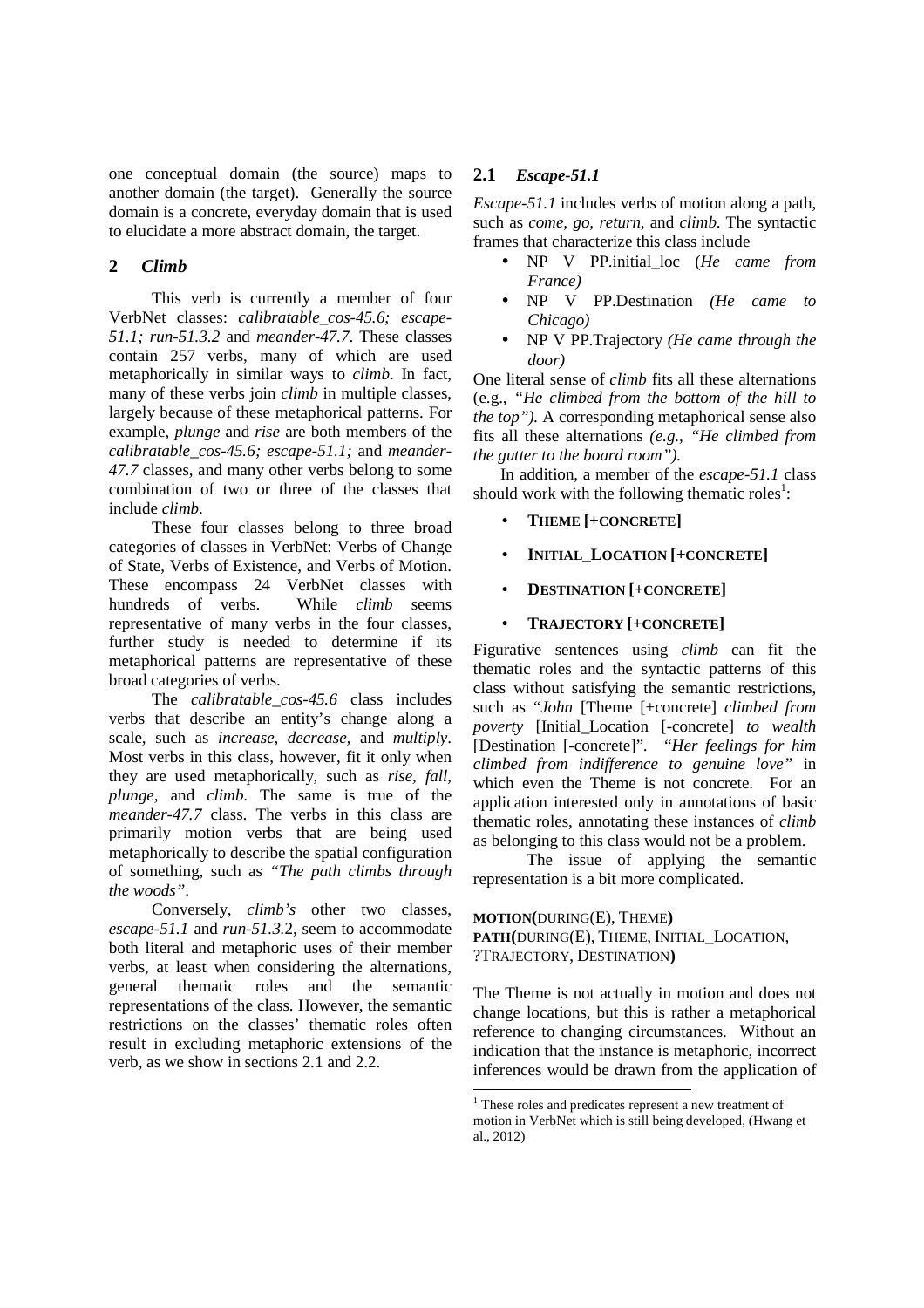this semantic representation. With an indication that the instance is metaphoric and a key to map the predicates from the source domain to the target domain, the semantic representation for this sentence could be appropriate. Annotation using this class for metaphoric as well as literal language would require an additional layer identifying metaphors and referring to mappings from the source domain to the target domain.

Although most metaphoric sentences would be excluded by strictly followed semantic restrictions, some will not be. *"John climbed from the slums of the South Side to the trading floor of the Chicago Stock Exchange",* where the arguments, at least on the surface, satisfy the semantic restrictions. The semantic representation would not be incorrect: John probably was at one time at the location of the slums and moved to the literal location of the Chicago Stock Exchange. However, the representation misses the important implication that John's circumstances in life have changed dramatically, from poverty to wealth. And his route was much more complex than traversing the physical distance between the two locations. A literal interpretation would lead to incorrect assumptions.

#### **2.2** *Run-51.3.2*

The run class has a similar literal focus and requires agents and themes that are +animate and locations that are +concrete. The semantic representation for a sentence like "John climbed the hill" is

**MOTION(**DURING(E), THEME**) VIA(**DURING(E), THEME, LOCATION**) 2**

Figurative sentences like *"John is climbing the social ladder"* would fit this class's syntactic alternations and would receive a semantic representation with similar accuracies and inaccuracies to the figurative sentences in the *escape-51.1* class.

# **2.3** *Calibratable\_cos-45.6*

Certain figurative uses of climb would be annotated with the *calibratable\_change\_of\_state-*

*45.6* class, for example, *"The stock's price climbed \$15 in one day of trading."* This sense of *climb* is expressed in all the alternations of this class, which also captures the intended meaning of this conventionalized metaphor for *climb*. The roles of this class, Patient, Attribute and Extent, fit well with this usage, with the *stock* as the Patient that undergoes a change, the *price* as its Attribute and the *\$15* change as the Extent. The semantic representation fits as well, with no need to map from a source domain to a target domain:

**CHANGE\_VALUE(**DURING(E), DIRECTION, ATTRIBUTE, PATIENT**) AMOUNT\_CHANGED(**DURING(E), ATTRIBUTE, PATIENT, EXTENT**)**

# **2.4** *Meander-47.7*

The final class that includes *climb* as a member is the *meander-47.7* class, which describes fictive motion verbs. Certain motion verbs can be used metaphorically to describe the stative configuration of a path (Ramscar, Boroditsky & Matlock 2010; Talmy 2000). A typical fictive motion use of *climb* would be: *"The trail climbs through the trees."* The *meander-47.7* class uses the roles Theme [+elongated] and Location [+concrete]. These roles, excepting the semantic restriction on the Theme, are the same as those in the motionoriented classes *run-51.3.2* and *escape-51.1.* The semantic representation is vastly different, however, and accurately describes the metaphoric meaning intended:

**PREP(**DURING(E), THEME, LOCATION**) EXIST(**DURING(E), THEME**)**

Rather than an event describing the change of location of a Theme, the semantic representation describes a state (i.e., EXIST) of a Theme being in a particular Location.

# **3** *Poison*

The verb *poison* is a member of two VerbNet classes*: butter-9.9* and *poison-42.2.* The *butter-9.9* class comprises 140 verbs that express putting a Theme in a Destination, such as *cloak, glaze, salt,* and *poison.* It belongs to a larger category of 10

<sup>&</sup>lt;sup>2</sup> As part of ongoing revisions to VN, the VIA predicate here may change to TRAJECTORY.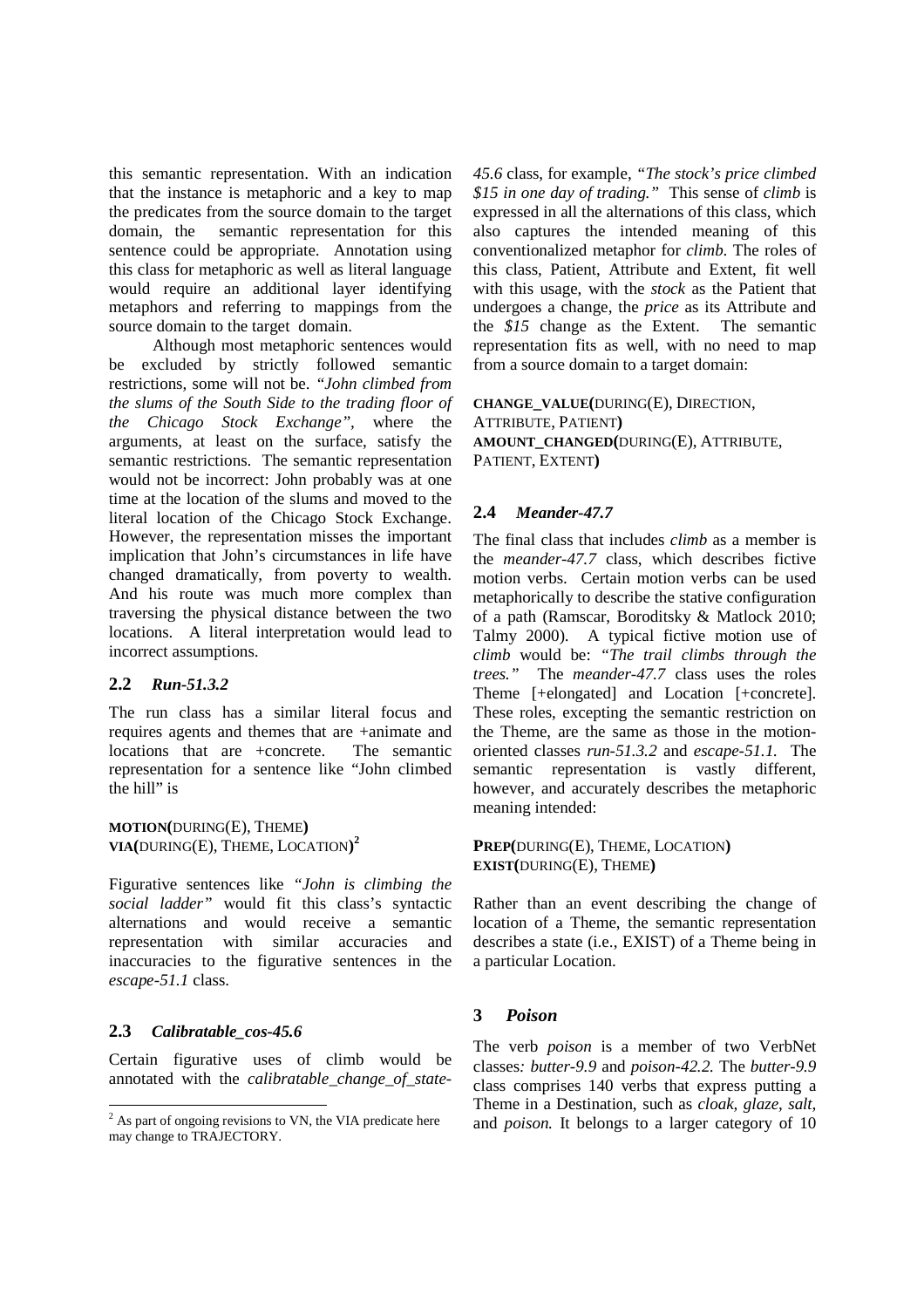classes called Verbs of Putting. The *poison-42.2* class comprises 22 verbs, such as *shoot, stab* and *poison,* and belongs to the larger category of classes, Verbs of Killing. Although these classes include fewer verbs than the Verbs of Putting, they are more frequently used in conventional metaphors.

#### **3.1** *Butter-9.9*

The *butter-9.9* class has several selectional restrictions on its thematic roles:

- **AGENT [+ANIMATE]**
- **THEME [+CONCRETE]**
- **DESTINATION [+LOCATION & -REGION]**

The semantic representation for a sentence like "Lora poisoned the stew" seems likewise concrete:

**MOTION(**DURING(E), THEME**) NOT(LOCATION(**START(E), THEME, DESTINATION**)) LOCATION(**END(E), THEME, DESTINATION**) CAUSE(**AGENT, E**)**

Poison is not usually used figuratively with these roles, except with the phrase "poison the well", as in *"By the time I joined the board, John had already poisoned the well and no one would even listen to my plans."* As explained in the next section, the sentence, "*He poisoned her mind with lies*" fits better with the *poison-42.2* class, where "her mind" would be interpreted as the Patient that gets harmed by the poison rather than the destination of the poison.

# **3.2** *Poison-42.2*

The *poison-42.2* class accommodates both physical, concrete events of poisoning and at least some figurative events of poisoning. The class is characterized by only four syntactic frames:

- NP V NP *(The witch poisoned Mary);*
- NP V NP Adj *(The witch poisoned Mary dead);*
- NP V NP PP.Result *(The witch poisoned Mary to death);*
- NP V NP PP.Instrument *(The witch poisoned Mary with arsenic).*

The metaphoric uses of the verb *poison* also follow these frames, as we show below.

The thematic roles in the *poison-42.2* class are

- **AGENT [+ANIMATE]**
- **PATIENT [+ANIMATE]**
- **INSTRUMENT**
- **RESULT**

The semantic predicate for a sentence like *"The queen poisoned Snow White with the apple"* is

**CAUSE(**AGENT, E**) HARMED(**DURING(E), PATIENT**)** 

Clearly, physical events of poisoning fit perfectly well with the semantics of this class. Figurative poisoning seems to work as well. For example, the sentence *"John poisoned Mary with his lies"* has an animate Agent and an animate Patient and, because there are no selectional restrictions on the Instrument role, "lies" fits with that role. The semantic representation does not specify what kind of harm the patient undergoes, physical or otherwise, so it seems equally appropriate for this metaphorical sentence.

Although the class accommodates some metaphorical usages, it is not wholly free in its applicability. Sentences like *"John poisoned the process with his double-dealing"* and *"Max poisoned his Mercedes with low-grade gasoline"*  would violate the restriction that the Patient should be animate. The consequences of ignoring this selectional restriction do not seem grave, as the semantic representation still seems perfectly adequate in describing these events.

# **4 Semlink annotation of metaphor**

The SemLink project (Palmer, 2009) has implemented semantic annotation with VerbNet classes, labeling a portion of the Wall Street Journal corpus with VerbNet class labels on the verbs and thematic role labels from those classes on the arguments. A lenient approach to class assignments was used, often applying thematic role criteria without their semantic restrictions when determining a token's class assignment (CLEAR, 2012). This approach resulted in many metaphoric verb tokens being annotated with classes that, under stricter criteria, would only apply to literal verb usages. These tokens would have otherwise